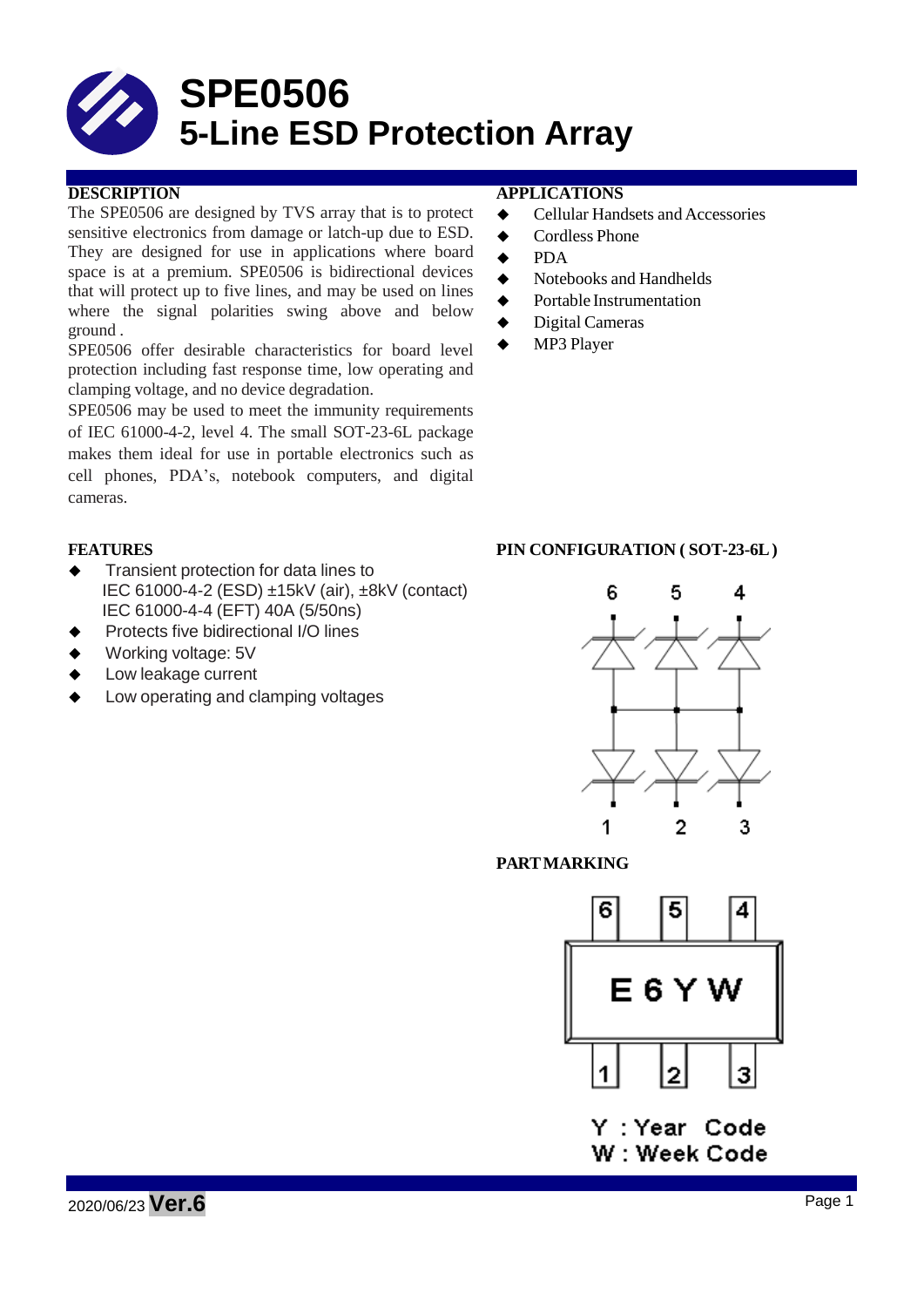

#### **ORDERINGINFORMATION**

| <b>Part Number</b>   | Package                      | <b>Part Marking</b> |  |  |
|----------------------|------------------------------|---------------------|--|--|
| <b>SPE0506S26RGB</b> | $SOT-23-6L$                  | ЕC                  |  |  |
| $\mathbf{v}$         | $ -$<br>$\sim$ $\sim$ $\sim$ |                     |  |  |

 $\& \text{Week Code : A} \sim Z(1 \sim 26); a \sim z(27 \sim 52)$ 

※ SPE0506S26RGB : Tape Reel ; Pb – Free ; Halogen – Free

### **ABSOULTE MAXIMUM RATINGS**

(TA=25℃ Unless otherwise noted)

| <b>Parameter</b>                                 | <b>Symbol</b> | <b>Typical</b> | Unit      |
|--------------------------------------------------|---------------|----------------|-----------|
| Peak Pulse Power ( $tp = 8/20 \mu s$ )           | Ppk           | 250            | W         |
| Maximum Peak Pulse Current ( $tp = 8/20 \mu s$ ) | Ipp           |                | A         |
| ESD per IEC $61000 - 4 - 2$ (Air)                | Vpp           | ±15            | <b>KV</b> |
| ESD per IEC $61000 - 4 - 2$ (Contact)            | Vpp           | $\pm 8$        | <b>KV</b> |
| <b>Operating Junction Temperature</b>            | Tj            | $-55 \sim 125$ | ℃         |
| <b>Storage Temperature Range</b>                 | <b>TSTG</b>   | $-55 \sim 150$ | °C        |
| <b>Lead Soldering Temperature</b>                | Tъ            | 260(10sec)     | $\gamma$  |

## **ELECTRICAL CHARACTERISTICS**

(TA=25℃ Unless otherwise noted)

| <b>Parameter</b>                 | <b>Symbol</b> | <b>Conditions</b>                                  | Min. | <b>Typ</b> | Max. | Unit    |
|----------------------------------|---------------|----------------------------------------------------|------|------------|------|---------|
| Reverse Stand – Off<br>Voltage   | <b>VRWM</b>   |                                                    |      |            | 5    | V       |
| <b>Reverse Breakdown Voltage</b> | <b>VBR</b>    | $It = 1mA$                                         | 6    |            |      | V       |
| <b>Reverse Leakage Current</b>   | Ir            | $V_{\text{RWM}} = 5V$ , T=25 <sup>°</sup> C        |      | 0.01       |      | $\mu A$ |
| <b>Reverse Leakage Current</b>   | IR            | VRWM = $3V$ , T= $25^{\circ}$ C                    |      | 0.01       | 0.5  | $\mu A$ |
| <b>Clamping Voltage</b>          | Vc            | $\text{Ipp} = 1 \text{A}$ , tp = 8/20 µs           |      |            | 11   | V       |
| <b>Clamping Voltage</b>          | Vc            | $\text{Ipp} = 7\text{A}$ , tp = 8/20 µs            |      |            | 15   | V       |
| <b>Junction Capacitance</b>      | <b>Cj</b>     | Between I/O Pin and GND<br>$V_R = 0V$ , $f = 1MHz$ |      | 10         | 20   | pF      |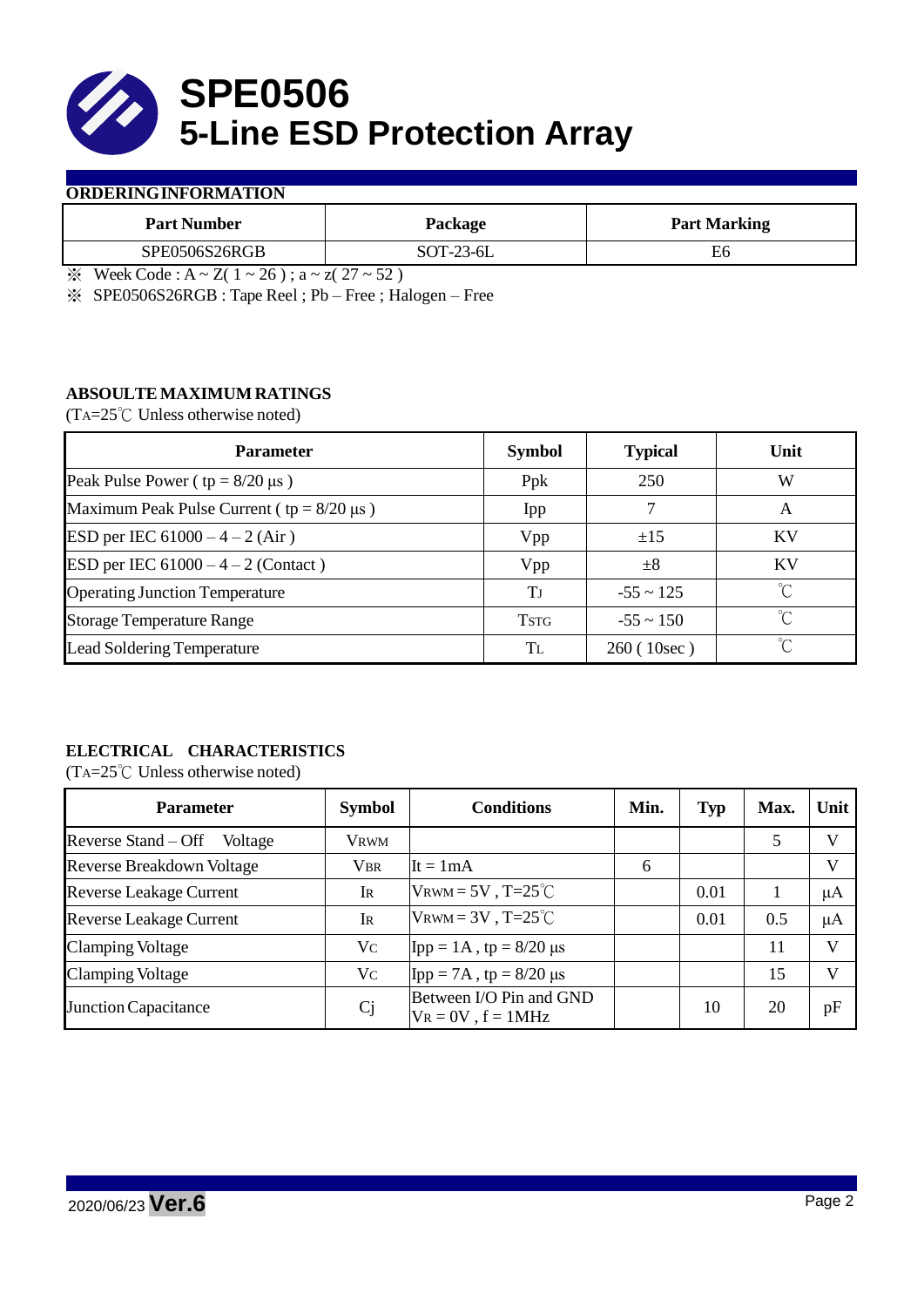

# **TYPICAL CHARACTERISTICS**



2020/06/23 **Ver.6** Page <sup>3</sup>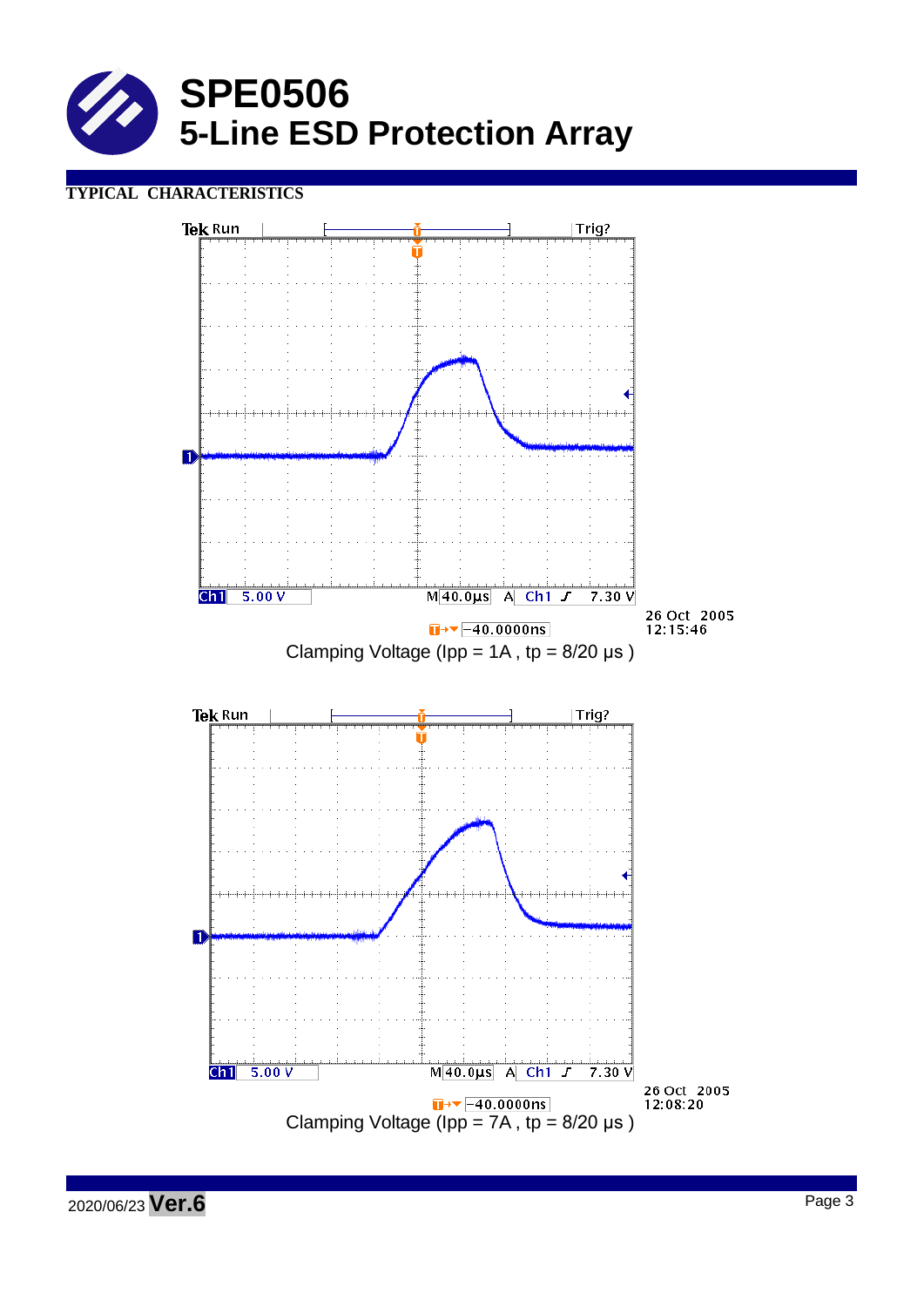

# **TYPICAL CHARACTERISTICS**





**Fig 1 : Junction Capacitance V.S Reverse Voltage Applied Fig 2 : Peak Plus Power V.S Exponential Plus Duration**



**Initial Junction Temperature**



**Fig 3 : Relative Variation of Peal Plus Power V.S Fig 4 : Forward Voltage Drop V.S Peak Forward Current**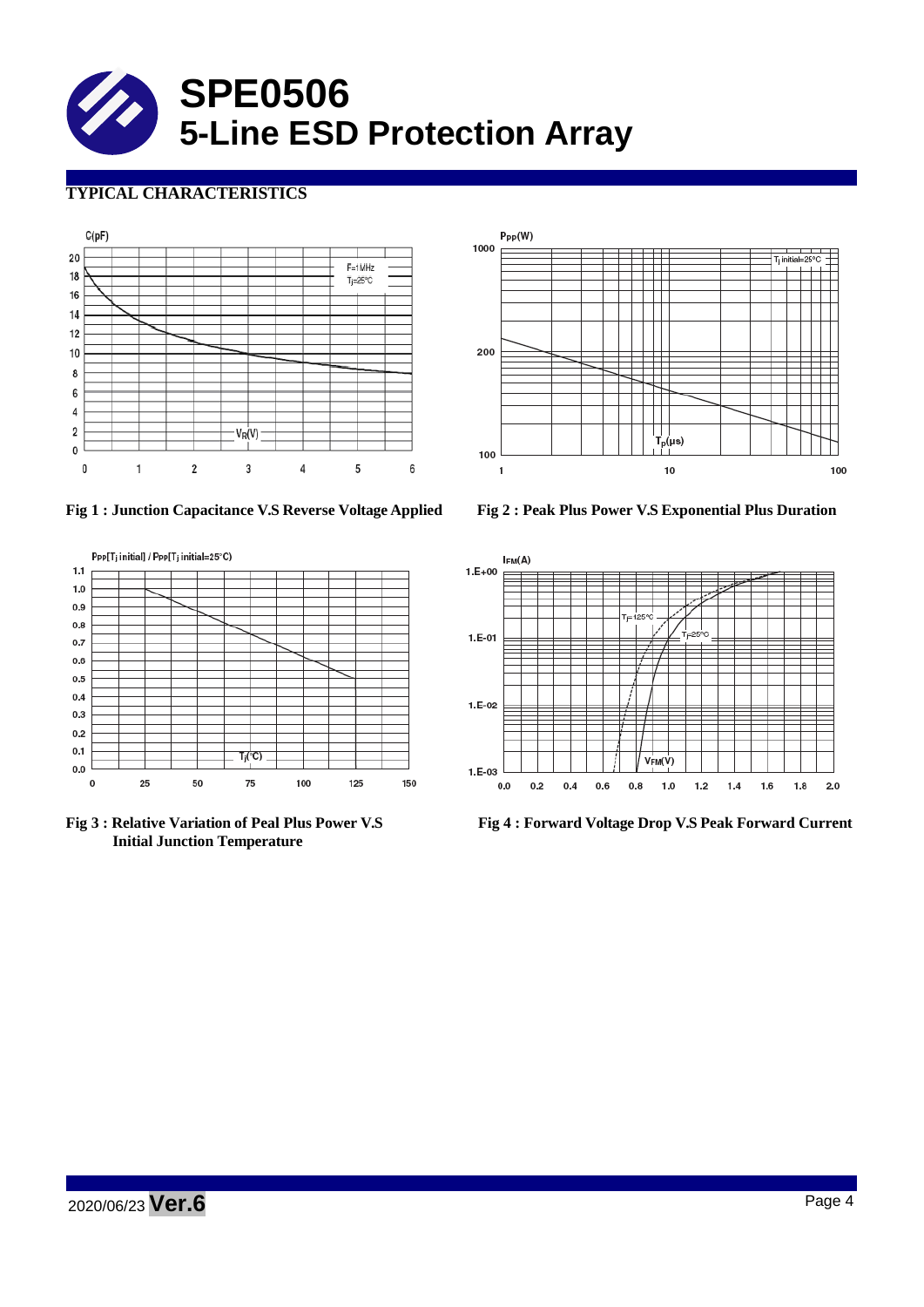

## **APPLICATION NOTE**

#### **Device Connection for Protection of Five Data Lines**

SPE0506 is designed to protect up to five bidirectional data lines. The device is connected as follows:

1. Bidirectional protection of five I/O lines is achieved by connecting pins 1, 3, 4, 5, and 6 to the data lines. Pin 2 is connected to ground. The ground connection should be made directly to the ground plane for best results. The path length is kept as short as possible to reduce the effects of parasitic inductance in the board traces.



#### **Circuit Board Layout Recommendations for Suppression of ESD**

Good circuit board layout is critical for the suppression of ESD induced transients. The following guidelines are recommended:

- 1. Place the TVS near the input terminals or connectors to restrict transient coupling.
- 2. Minimize the path length between the TVS and the protected line.
- 3. Minimize all conductive loops including power and ground loops.
- 4. The ESD transient return path to ground should be kept as short as possible.
- 5. Never run critical signals near board edges.
- 6. Use ground planes whenever possible.